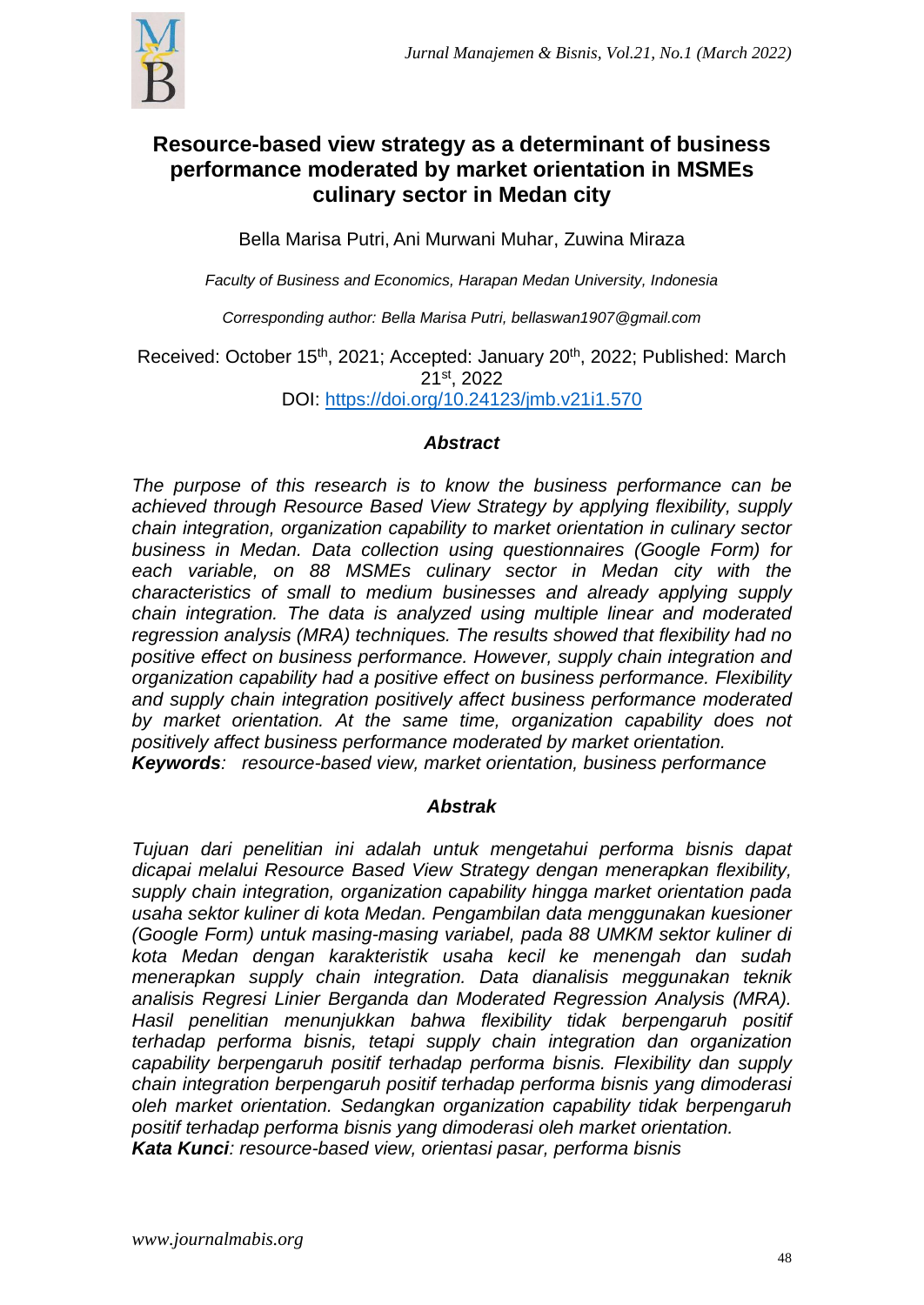

#### **Introduction**

Entrepreneurship is critical to the national economy, with MSMEs (Micro Small and Medium Enterprises) serving as one of Indonesia's primary drivers of economic development. MSMEs may create jobs more quickly than giant corporations. According to Law No. 20 of 2008, the business world defines as a micro, small, medium, or large business that operates in Indonesia and locates in Indonesia. It says that the existence of MSMEs and the government's supervision seek to establish and develop the businesses to construct a national economy based on equal economic democracy. MSMEs are also one of the economic driving factors in the city of Medan. Table 1 shows that MSMEs in Medan vary and continue to develop, particularly in the culinary sector, which has the highest percentage.

All MSMEs compete in the market to follow the market's will. In today's competitive environment, every business actor must take strategic actions by increasing their business performance. Business performance must be enhanced for the company to develop better and compete with its competitors. Business performance is one of the criteria for determining a company's success during operations (Herlambang & Mawardi, 2017)**.**

According to Chandler and Hanks in Abbas (2018), there are objective and subjective approaches. An objective approach is a method of measuring company performance using informational data such as financial accounting data. While subjective, this is a method of measuring the company's performance based on perception (based on perception) or information derived from explanations from managers as to their business performance. Sapienza et al in Abbas (2018) stated that there are objective constraints or shortcomings in this sort of approach. Such as the tendency of management to execute number manipulation or managers/owners of the business object to giving information and financial data (this condition is prevalent when researching small companies). Suppose objective performance data is not available in research. In that case, subjective measures based on managers' perceptions might be used (Beal & Covin in Abbas, 2018).

The Resource-Based View (RBV) Theory underpins this research. MSMEs must focus on improving business performance by developing a strategy oriented to the resources held (Resource-Based View) and becoming a force to build competitive advantage. According to Barney in Hendrawan and Wijaya (2020), a business's performance is defined by its strengths and shortcomings, not by the external company. Organizational (internal) resources must be solid and durable in the face of competition, sustainable and flexible to be absorbed into and controlled by the organization (Miraza et al., 2020).

Wernerfelt was the first to propose this concept in 1984. RBV can be interpreted in various ways, particularly concerning strategic management approaches to competence concerns and enterprise resources, which serve as the foundations of business competitiveness and performance. Concerning Wernerfelt (1995) belief that corporate resources are critical to achieving a competitive advantage, which influences the company's profitability.

| <b>Business Sector</b> | Number of MSMEs | Percentage (%) |
|------------------------|-----------------|----------------|
| Production             | 471             | 34,48          |
| Culinary               | 766             | 56,08          |
| Service                | 120             | 8,78           |
| Trade                  |                 | 0,66           |
| Total                  | 1366            | 100            |

#### **Table 1. Data recapitulation of the number of MSMEs in Medan City 2019**

Source: Data recapitulation of the number of MSMEs in Medan City 2019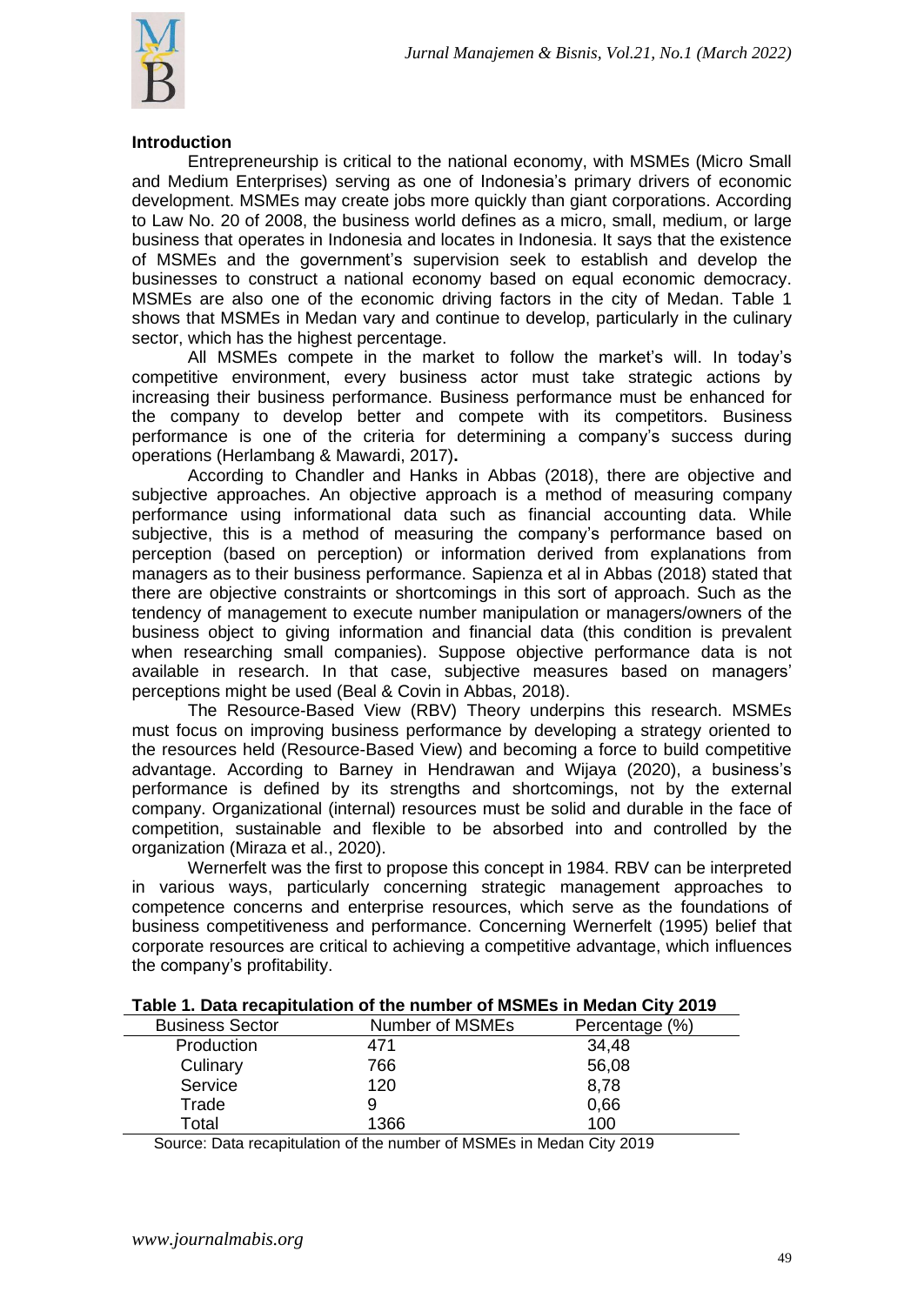

Rumelt, Barney and Dierick Cool all contributed to the development of RBV strategic management. Barney's (1991) article, "Firm Resources and Sustained Competitive Advantage," is one of the most frequently cited articles. Barney provides a formal overview of the perspective business level of resources: valuable, rareness, inimitable, and non-substitutable. In order to be a potential resource in competitive advantage, the company's resources must have these four attributes. The basic assumption of RBV theory is that the resources in a company merge into one (bundles), and the underlying capabilities of production are not the same as the other.

In this research, business performance can achieve through the Resource-Based View Strategy by applying flexibility, supply chain integration, and organization capability to market orientation in a company. This research focuses on the culinary sector of MSMEs in the city of Medan.

#### **The Relationship between Flexibility and Business Performance**

According to Sarwoto (2015), flexibility improves customer satisfaction by allowing businesses to develop goods with features and performance that satisfy the demands of their customers. Flexibility enables businesses to manufacture various items without incurring excessive delays, charging a premium to customers, and sacrificing quality. The more the company's flexibility, the more positively influenced the company's success. Research by Supeno et al., (2015) showed that the more flexible the strategies that managers apply in their companies, the more competitive the performance. Moreover, recent research by Chahal et al., (2020) shows a positive and significant relationship between flexibility and three sub-performances. Based on this description, this hypothesis is reformed

*H1: Flexibility positively affects business performance.*

#### **The relationship between Supply Chain Integration and Business Performance**

Integration must be achievable by organizations or companies within the supply chain management network. The purpose of supply chain management is to integrate the company's main business processes ranging from upstream and downstream to end-users through the provision of products to services, and information that provides added value for consumers and other stakeholders (Fitrianto et al., 2016). According to Storer et al., (2014), supply chain integration has a significant impact on a company's performance. It demonstrates that integration between lines and between supply chain members will systematically increase the speed of information flow, product availability, and payment and ordering systems that effectively improve company performance. In research by Chahal et al., (2020), they also said a positive relationship between them. With this statement, it is assumed that supply chain integration that influences the business performance. So this research hypothesis is formulated

*H2: Supply chain integration has a positive effect on business performance.*

#### **The relationship between Organization capability and Business Performance**

According to Winter (2003), *"Organizational capability is primarily defined by the high-level organizational practices that use to coordinate the productive activities of a firm."* Organization capability is essential and can build by the top-level organizational practices that coordinate productive organizational activities. Moreover*,* Nasyira et al., (2014) also said that good organizational capabilities would form an excellent organizational commitment, thus increasing employee work motivation. It follows by research conducted by Chahal et al., (2020)**,** which showed a significant relationship between organization capability and business performance. Based on the statement, it suspects that there is an influence between organization capability and business performance. So the hypothesis of this study is reformed

*H3: Organization capability has a positive effect on business performance.*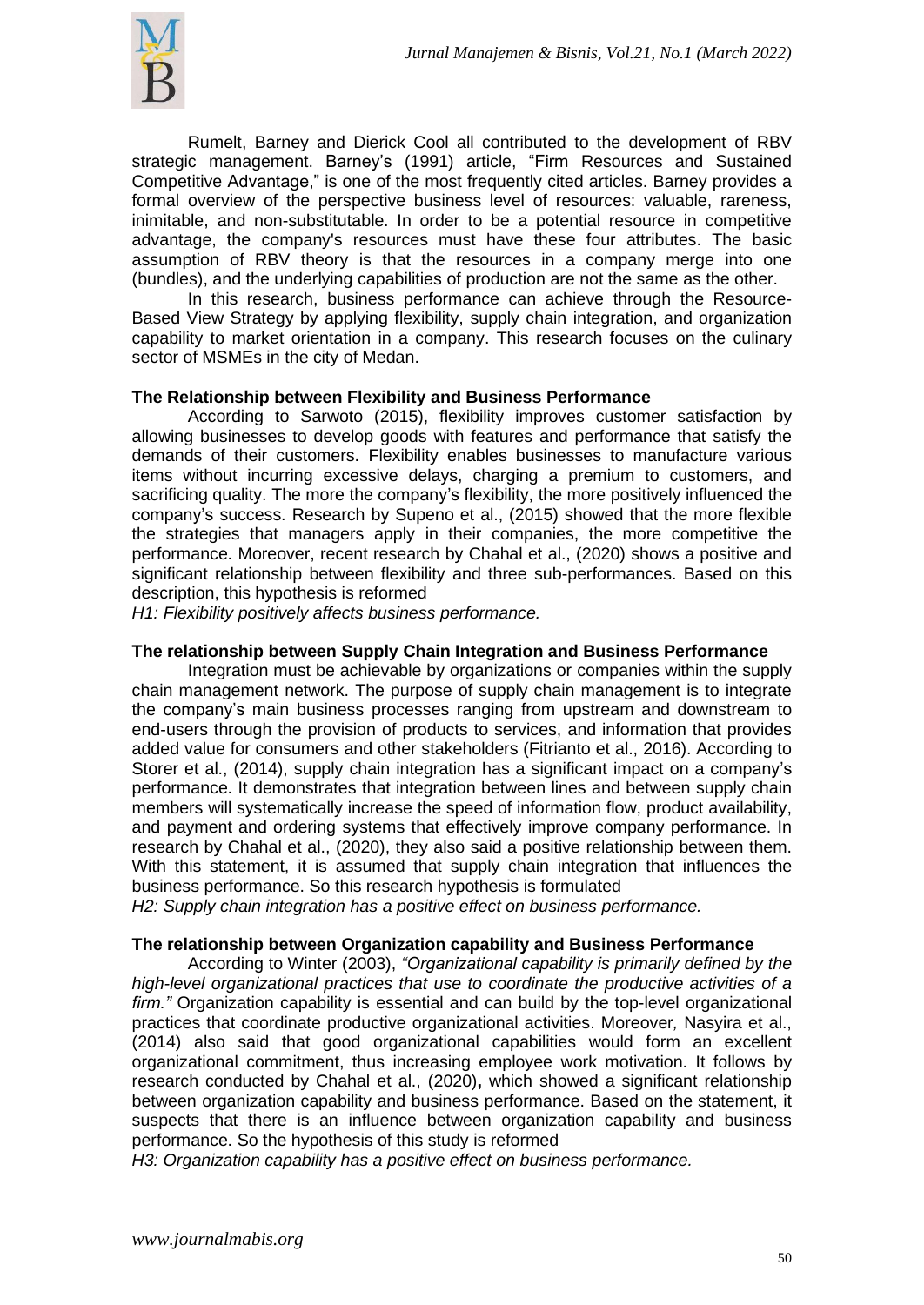

### **The relationship between Flexibility and Business Performance moderated by Market Orientation**

Grewal and Tansuhaj (2001) explained, companies use strategic flexibility (flexibility) to improve performance while gaining a competitive advantage in the market, so that strategic flexibility (flexibility) is assumed to have an impact on the company's performance moderated by market orientation. Through market orientation, the company can analyze changes in consumer needs and then create products with a value that suits those needs (Migdadi et al., 2017). The above concept is by Sumiati (2019), which states that strategic flexibility and market orientation significantly improve company performance. Then the research hypothesis formulated *H4: Market orientation moderates the influence of flexibility on business performance.*

#### **The relationship between Supply Chain Integration to Business Performance moderated by Market Orientation**

Relationships with customers, exchange of information over the network, use of computerized systems, market information sharing, sharing of product availability information, order fulfillment management process), level of customer complaints, customer satisfaction evaluation) are all dimensions of supply chain integration (Yun et al., 2019). A study by Muntaka et al., (2017) concludes that supply chain integration is essential in improving business performance, especially in the market. In addition, being oriented to market changes is also very important (Ardiani et al., 2016). Based on the statement, supply chain integration is very influential on the company's performance to meet consumer interest in the market. The hypothesis in this study can then formulate *H5: Market orientation moderates the influence of supply chain integration on business performance.*

### **The relationship between Organization Capability and Business Performance moderated by Market Orientation**

According to Winter (2003), "Organizational capability is primarily defined by the high-level organizational practices that use to coordinate the productive activities of a firm." Organization capability is essential and can build by the top-level organizational practices that coordinate productive organizational activities. Mardiyono (2015) said the company's ability includes implementing market orientation in seeking various market information to be used as a basis for the company to take steps or strategies to improve business performance. This statement means that the organization's capability is very influential on the company's performance to produce products that are in demand by the market. So the following is the research hypothesis *H6: Market orientation moderates the influence of organization capability on business performance.*

#### **Research Methods**

Independent variables in this study are flexibility, supply chain integration, and organization capability, while the dependent variables are business performance and moderation variables are market orientation.

This study collected primary data by spreading questionnaires containing five alternative answers for each statement measured on five scales. A value close to 1, meaning its application was terrible, while approaching 5, told it was already applying very well. The population in this study is 766 culinary sector businesses in the city of Medan, with the characteristics of small-scale enterprises that have a turnover between Rp300 Million–Rp2.5 billion to medium scale, which has a turnover of Rp 2.5–50 billion that has implemented supply chain integration, organizational structure, and division of labor into management that have been neatly arranging. Then it was divided into two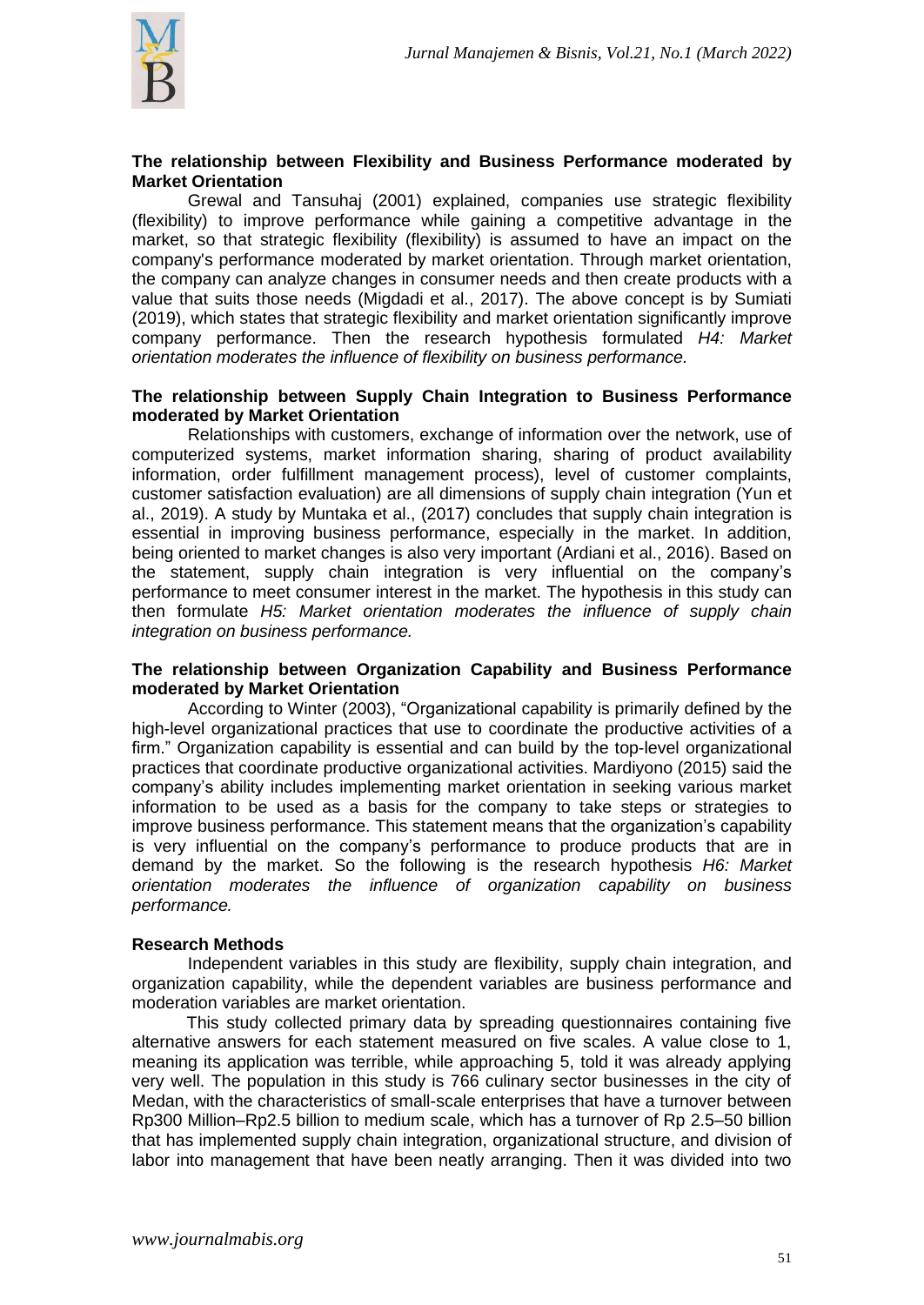

categories, namely food and beverage. This category, for example, included restaurants, cafés, and coffee shops. The second category was the home industry. This category was a type of culinary business that used the house as a center of production, administration, and marketing at the same time. The business owned and run by the respondents was currently a long-running business. The sampling technique used for this study is (Random sampling) using the formula Yamane Taro.The number of samples studied was 88. The data processing method used in this study was carried out with the help of SPSS software version 18.0.

| - • • • • • • • • • • • • •<br>Variable | Definition                                                                                                                                                                                                                            | Indicator                                                                                                                                                                                                                                                                                                                                             |
|-----------------------------------------|---------------------------------------------------------------------------------------------------------------------------------------------------------------------------------------------------------------------------------------|-------------------------------------------------------------------------------------------------------------------------------------------------------------------------------------------------------------------------------------------------------------------------------------------------------------------------------------------------------|
| Flexibility $(X_1)$                     | Strategic flexibility is a<br>company's ability to respond to<br>uncertainty by modifying its<br>objectives based on available<br>capabilities and resources.<br>(Brozovic, 2018)                                                     | Attention<br>Assessment<br>Action<br>(Shimizu & Hitt, 2004)                                                                                                                                                                                                                                                                                           |
| Supply Chain<br>Integration $(X_{2)}$   | Supply chain integration is a<br>collection of practical tools that<br>can support business<br>processes between companies,<br>especially in the context of<br>initiatives to reduce<br>organizational distrust. (He et<br>al., 2014) | Relationships with<br>$\bullet$<br>customers<br>Exchange of information<br>over the network<br>Use of computerized<br>systems<br>Market information<br>sharing<br>Sharing of product<br>availability information<br>Order fulfillment<br>management process<br>Customer complaint<br>level, customer<br>satisfaction evaluation<br>(Yun et al., 2019) |
| Organization<br>Capability $(X_3)$      | Organizational capabilities<br>include a company's ability to<br>establish economic and social<br>relationships.<br>(Liu et al., 2011)                                                                                                | Knowledge and skills<br>$\bullet$<br><b>Technical systems</b><br>Managerial systems<br>$\bullet$<br>Values and norms<br>$\bullet$<br>(Leonard-Barton, 1992)                                                                                                                                                                                           |
| Market<br>Orientation (Z)               | Market orientation is a habit of<br>business units that are very<br>effective in creating products of<br>superior value for consumers<br>and business performance.<br>(Narver & Slater in Zulkarnain &<br>Mukarramah, 2019)           | Consumer orientation<br><b>Competitor orientation</b><br>Cross-functional<br>coordination<br>(Narver & Slater in<br>Tjiptono, 2012)                                                                                                                                                                                                                   |
| <b>Business</b><br>Performance<br>(Y)   | Business performance is a<br>factor used to assess the<br>effectiveness of a company's<br>strategy. (Ferdinand in<br>Sugiyarti, 2016)                                                                                                 | Profitability<br>Sales rate<br><b>Business capital</b><br>(Supeno et al., 2015)                                                                                                                                                                                                                                                                       |

# **Table 2. Operational Definition of Variables**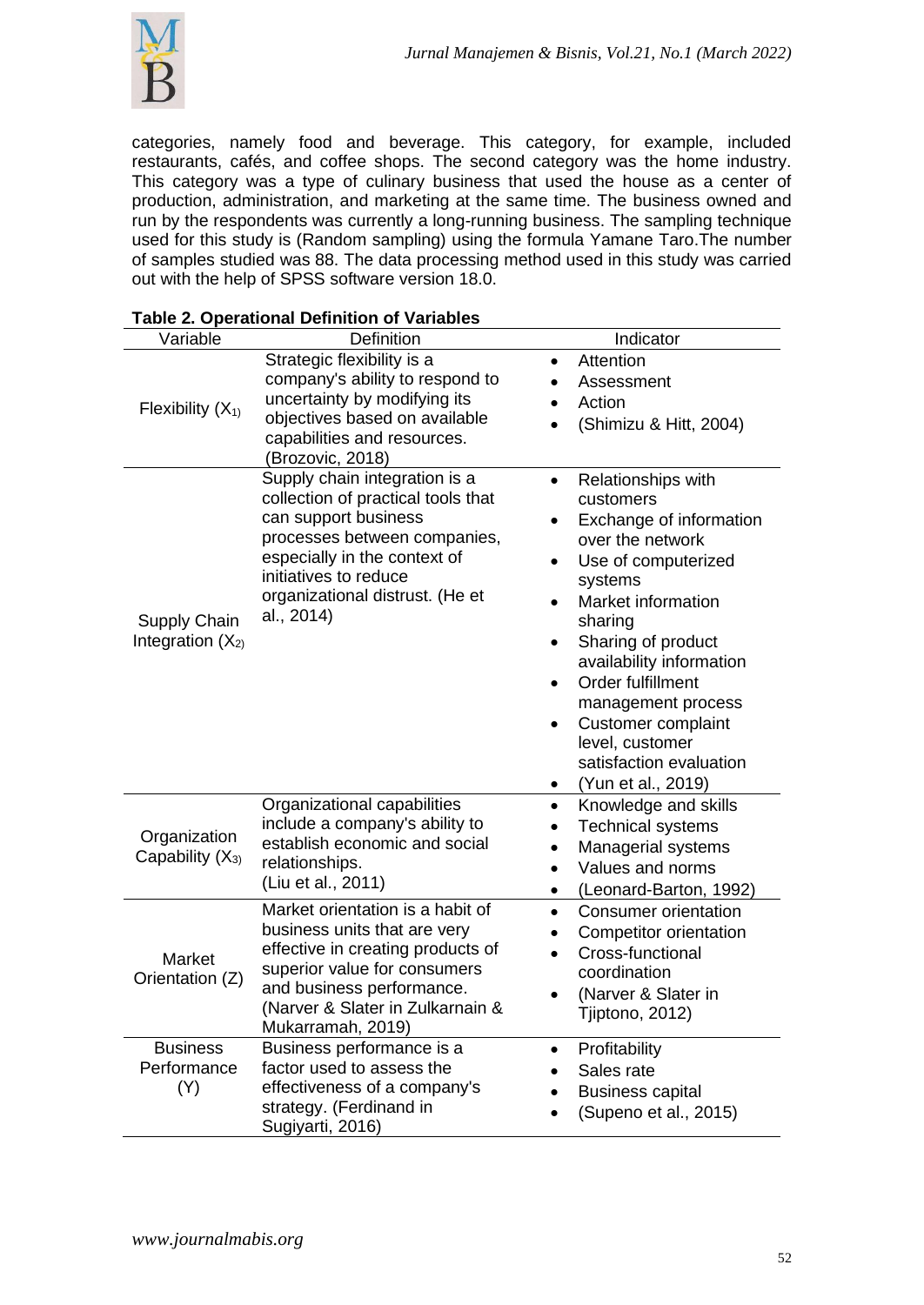

The following figure shows the relationship of each variable in a conceptual framework.



# **Result and Discussions**

Before data processing was implemented, it tested for validity and reliability to ensure that the instrument was an accurate and reliable measuring instrument. The validity test compares the value of r calculated (correlated item-total correlations) with the value of the r table. If the value of r calculates  $>$  r of the table and is marked positive, it is considered valid. At the same time, the reliability test uses a measuring tool that is a statistical test Cronbach Alpha (α). If the value of a variable or construct is equal to > 0.60, then the variable or construct is considered reliable. The results of the validity measurement can be seen in the following table:

| Table 3. Validity Test   |                |         |
|--------------------------|----------------|---------|
| Flexibility              | the value of r | r-table |
| F1                       | 0,600          |         |
| F <sub>2</sub>           | 0,696          |         |
| F <sub>3</sub>           | 0,493          | 0,210   |
| F4                       | 0,485          |         |
| F <sub>5</sub>           | 0,558          |         |
| F <sub>6</sub>           | 0,461          |         |
| Supply Chain Integration | the value of r | r-table |
| SCI <sub>1</sub>         | 0,456          |         |
| SCI <sub>2</sub>         | 0,601          |         |
| SC <sub>I3</sub>         | 0,570          |         |
| SCI4                     | 0,667          |         |
| SCI <sub>5</sub>         | 0,603          |         |
| SCI <sub>6</sub>         | 0,647          |         |
| SCI <sub>7</sub>         | 0,716          | 0,210   |
| SC <sub>I8</sub>         | 0,732          |         |
| SCI <sub>9</sub>         | 0,700          |         |
| <b>SCI10</b>             | 0,682          |         |
| <b>SCI11</b>             | 0,495          |         |
| <b>SCI12</b>             | 0,481          |         |
| <b>SCI13</b>             | 0,611          |         |
| <b>SCI14</b>             | 0,656          |         |

|  | <b>Table 3. Validity Test</b> |
|--|-------------------------------|
|  |                               |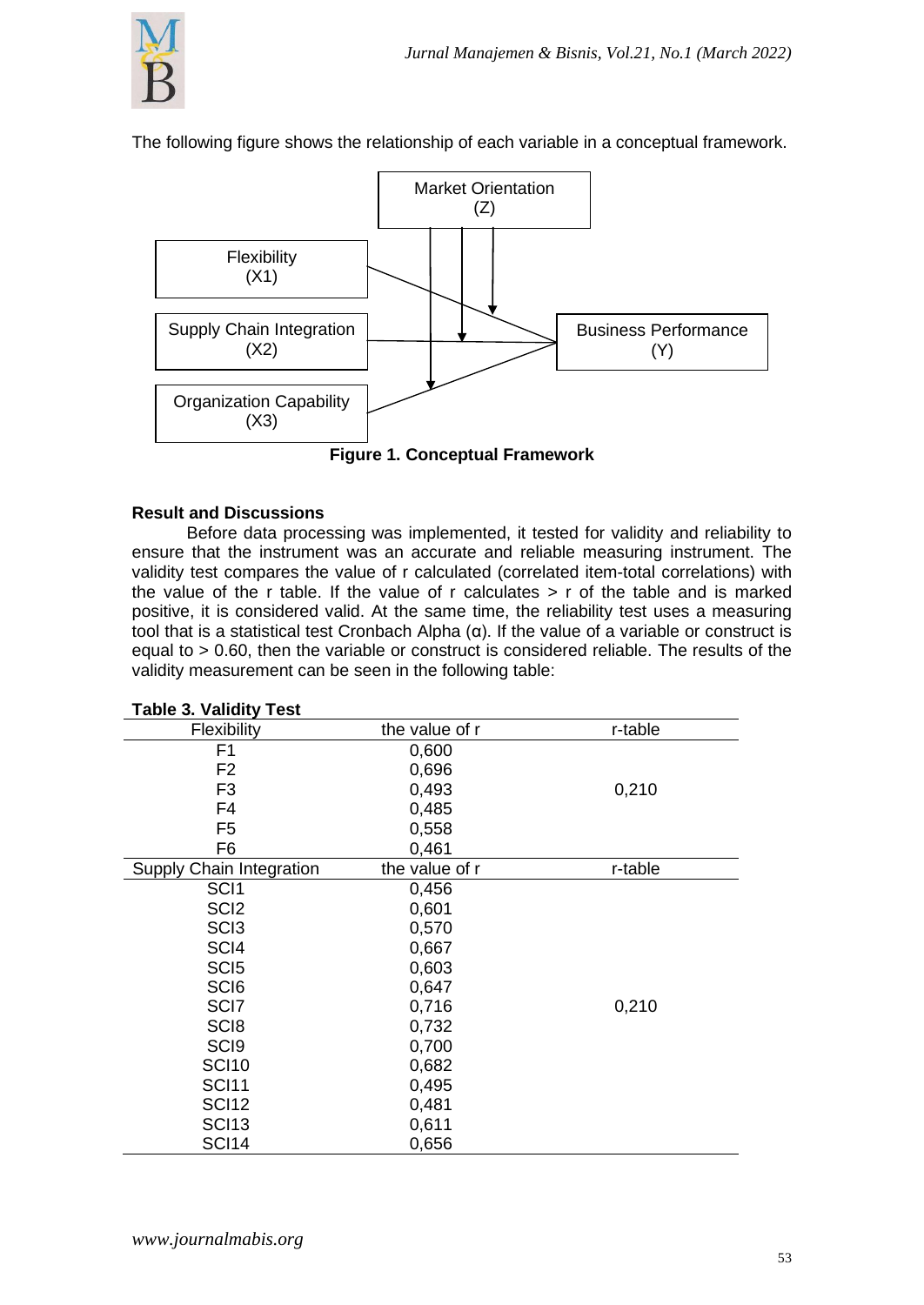

| <b>Organization Capability</b> | the value of r | r-table |
|--------------------------------|----------------|---------|
| OC <sub>1</sub>                | 0,697          |         |
| OC <sub>2</sub>                | 0,729          |         |
| OC <sub>3</sub>                | 0,441          |         |
| OC <sub>4</sub>                | 0,613          | 0,210   |
| OC <sub>5</sub>                | 0,517          |         |
| OC <sub>6</sub>                | 0,682          |         |
| OC7                            | 0,562          |         |
| OC <sub>8</sub>                | 0,639          |         |
| <b>Business Performance</b>    | the value of r | r-table |
| BP <sub>1</sub>                | 0,722          |         |
| BP <sub>2</sub>                | 0,718          |         |
| BP <sub>3</sub>                | 0,771          | 0,210   |
| BP4                            | 0,816          |         |
| BP <sub>5</sub>                | 0,750          |         |
| BP <sub>6</sub>                | 0,717          |         |
| <b>Market Orientation</b>      | the value of r | r-table |
| MO <sub>1</sub>                | 0,669          |         |
| MO <sub>2</sub>                | 0,712          |         |
| MO <sub>3</sub>                | 0,770          | 0,210   |
| MO <sub>4</sub>                | 0,746          |         |
| MO <sub>5</sub>                | 0,744          |         |
| MO <sub>6</sub>                | 0,722          |         |

From the results of the Validity Test conducted, it can conclude that all items of variable statement flexibility, supply chain integration, organization capability, business performance, and market orientation have a value of r calculate > r table and marked positive then declared valid. All statement items can use.

| $1000 - 1100100$                 |                            |                  |
|----------------------------------|----------------------------|------------------|
| Variable                         | <b>Number of Questions</b> | Cronbach's Alpha |
| Flexibility $(X_1)$              |                            | 0.792            |
| Supply Chain Integration $(X_2)$ | 14                         | 0.909            |
| Organization Capability $(X_3)$  |                            | 0,862            |
| Business Performance (Y)         | 6                          | 0,909            |
| Market Orientation (Z)           |                            | 0,897            |
|                                  |                            |                  |

# **Table 4. Reliability Test**

Based on the reliability test results above, it can seem that the 5 variables that exist have Cronbach's Alpha > 0.60 means that all statements of each variable are reliable.

In this study, the number of samples used was 88 respondents and obtained an at-table value of 1.663 at a significance level of 0.05. Based on the results of table 5 using SPSS 18.0, the following are the results of the Partial Test. In variable  $X_1$ (flexibility), it knows the value of t count < t table  $(1,238 < 1,663)$  and significance value  $(0.219 > 0.05)$ , thus it can be said that flexibility does not positively influence the business performance of MSMEs in the culinary sector in Medan. These results contradict the results of Chahal et al., (2020) and also Supeno et al., (2015) and also disagreed with Sarwoto (2015), who said that flexibility increases customer satisfaction by allowing companies to produce products with features and performance that meet customer needs. There are demographic factors that cause this study to have no positive influence. In this study sample, flexibility is less beneficial for companies to produce the various types of products that customers need to enhance customer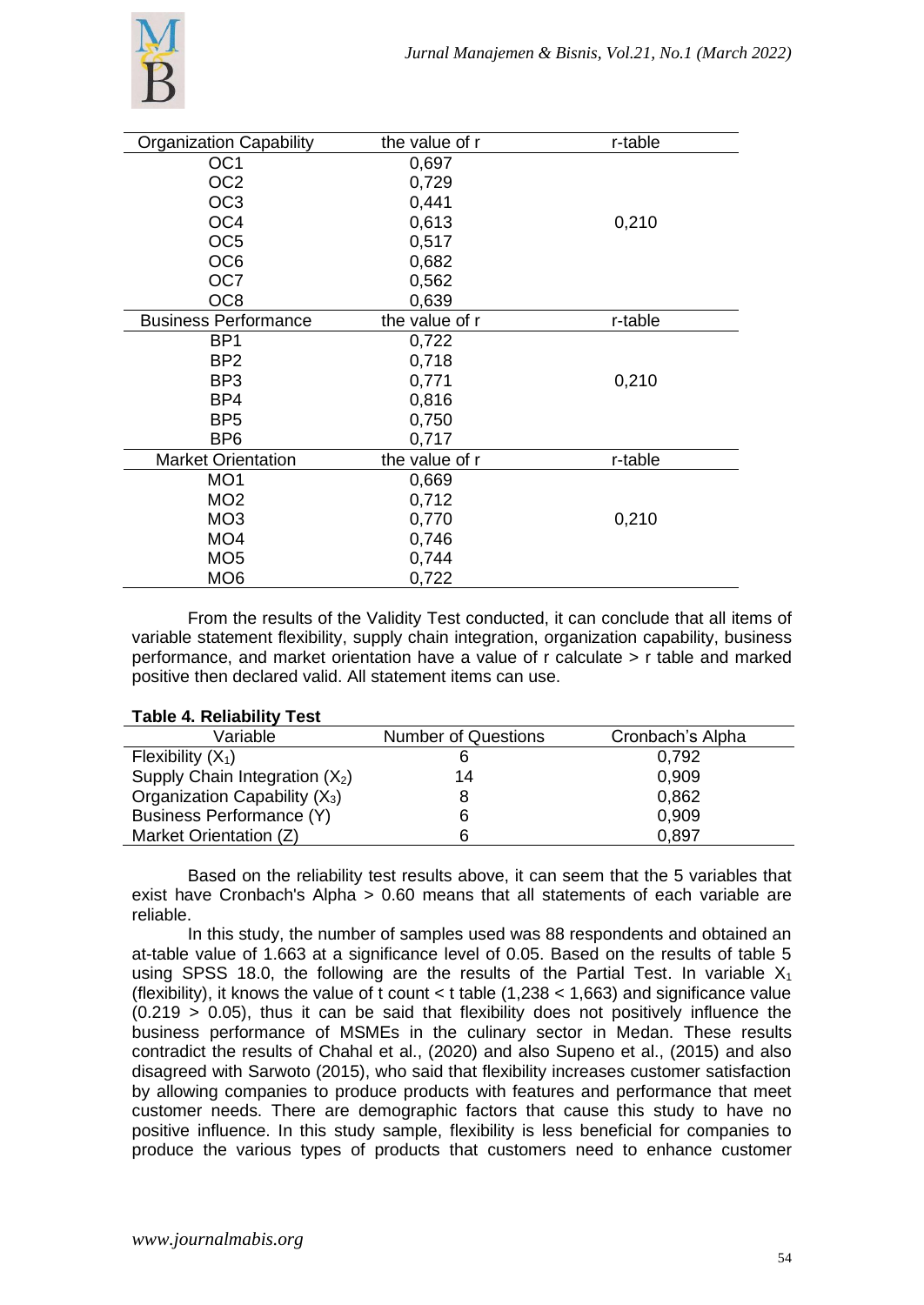

satisfaction without collecting information about consumer needs and the factors that make up those needs. The dynamic nature of a company combined with flexibility does not always allow it to respond to changes in the external environment, especially the market. It is not easy to adapt to a continuously changing business environment. Rigidity is typical in a sample of 84 % of small businesses because companies have concentrated entirely on past performance. They continue to follow the old strategy, regardless of whether it is still applicable to the present situation. As a result, businesses are slow to change and inflexible. The business does not influence the external environment. As a result, the business cannot change it and direct the change as it sees proper. All they can do is adapt. When combined with market orientation, flexibility may regard as the potential required by the firm to attain performance success. Market orientation recognizes that the external environment (particularly the market) is dynamic and constantly changing. Companies may utilize knowledge about customer requirements to produce valuable products with a competitive advantage since consumers determine market demand. As a result, the company may monitor changes in customer demands and then create products with a value that meets those needs, allowing them to respond rapidly to competitors' actions.

|   |                                |      | Unstandardized<br>Coefficients | Standardized<br>Coefficients |       |      |
|---|--------------------------------|------|--------------------------------|------------------------------|-------|------|
|   |                                | в    | Std. Error                     | <b>Beta</b>                  |       | Sig. |
| 1 | (Constant)                     | .998 | 1.323                          |                              | .755  | .453 |
|   | Flexibility                    | .152 | .123                           | .128                         | 1.238 | .219 |
|   | Supply Chain Integration       | .186 | .056                           | .383                         | 3.304 | .001 |
|   | <b>Organization Capability</b> | .227 | .090                           | .283                         | 2.538 | .013 |

# **Table 5. t Coefficients***<sup>a</sup>* **Test Results**

In variable  $X_2$  (supply chain integration), it knows the value of t count  $> t$  table  $(3,304 > 1,663)$  and significance value  $(0.001 < 0.05)$ , thus it can be said that supply chain integration positively influences the business performance of the culinary sector MSMEs in Medan. The results of this study support the results of previous research conducted by Chahal et al., (2020) and Storer et al., (2014), where supply chain integration has a significant influence company's performance. It shows that integration between lines and between members of the supply chain will systematically increase the speed of information flow, product availability to payment, and ordering systems that are effectively improved. As said by Fitrianto et al., (2016), The purpose of supply chain management is to integrate the company's main business processes starting from upstream and downstream to end-users, through the provision of products to services and information that provide added value for consumers and other stakeholders. This explanation can show that supply chain integration has become a practical tool used to support business processes between companies and that the pattern of integration can affect business performance.

In variable  $X_3$  (organization capability), the value of t count  $>$  t table (2,538  $>$ 1.663) and significance value (0.013 < 0.05), it can be said that organization capability has a positive influence on the business performance of MSMEs in the culinary sector in the city of Medan. It can be attributed to Winter (2003), which says that organization capability is important to be built by the practices of top-level organizations used to coordinate productive organizational activities. Nasyira et al., (2014) also said that good organizational capabilities would form a good organizational commitment, thus increasing employee work motivation. This study supports Chahal et al., (2020) research which shows a significant relationship between organization capability and business performance. With organizational capability, companies can formulate how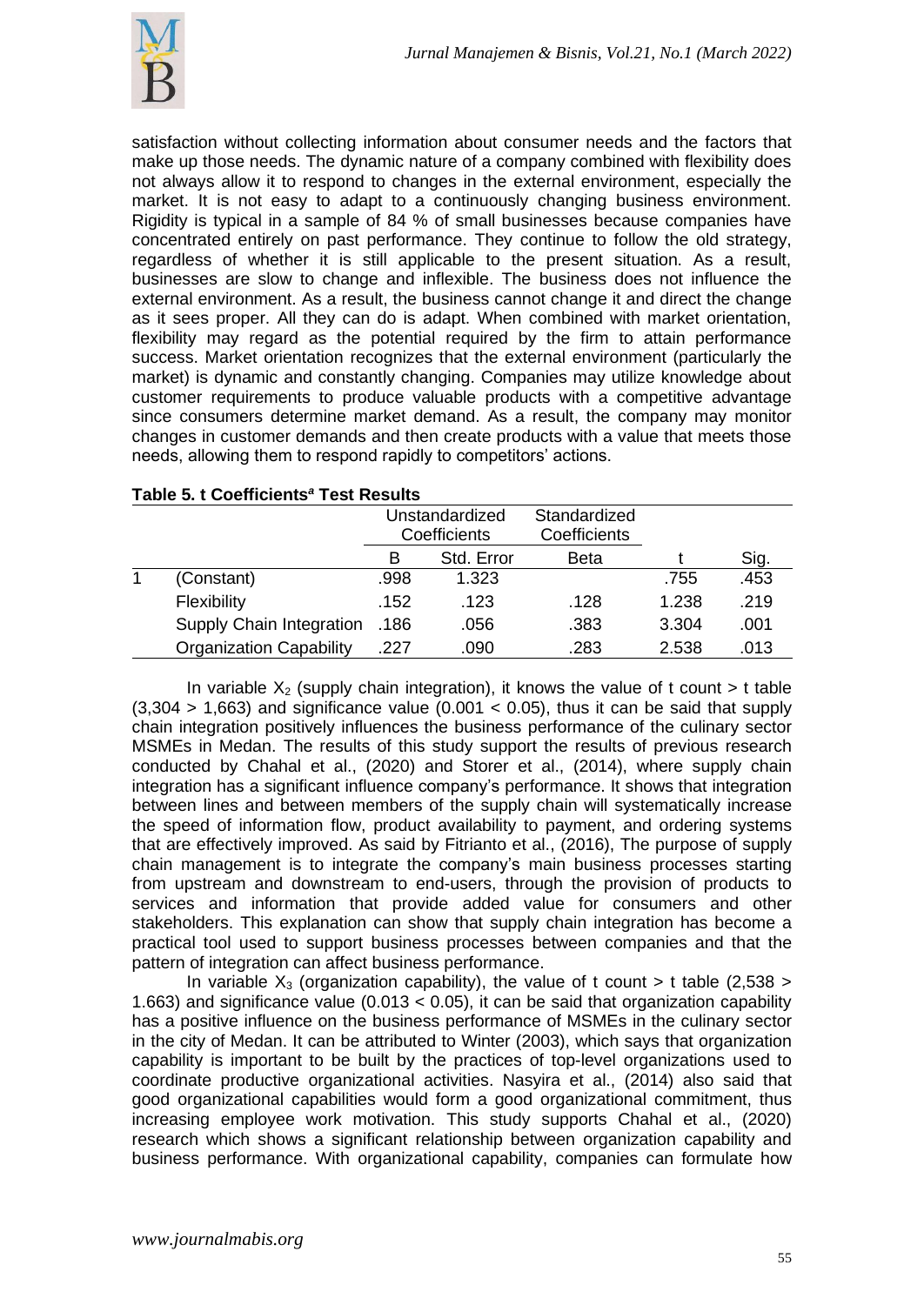

their organizational resources will achieve and produce a performance that has been determined and built on important considerations and decisions by coordinating all units. Also, the activities achieve predetermined goals, thus enabling every organization's policy and activity to produce productive results. As a result, it is possible to conclude a relationship between organizational capability and business performance*.*

# **Moderated Regression Analysis**

| <b>Table 6. MRA I Test Results</b> |         |                                       |                              |          |      |
|------------------------------------|---------|---------------------------------------|------------------------------|----------|------|
|                                    |         | Unstandardized<br><b>Coefficients</b> | Standardized<br>Coefficients |          |      |
| Model                              | В       | Std. Error                            | <b>Beta</b>                  |          | Sig. |
| (Constant)                         | 2.405   | .593                                  |                              | 4.059    | .000 |
| <b>Business</b><br>Performance     | $-0.94$ | .047                                  | $-210$                       | $-1.995$ | .049 |

Table 6 shows that equation model 2 of MRA is  $e_{absolute} = 2.405 - 0.094$ , where the constant value is in the positive direction. Also, the value of significance is less than 0.05, which is  $0.049 < 0.05$ . Thus, it can conclude that H<sub>1</sub> is received and H<sub>0</sub> rejected, namely, that market orientation moderates the relationship between the influence of flexibility on the business performance of MSMEs in the culinary sector in Medan. Based on Grewal and Tansuhaj's (2001) explanation, companies use strategic flexibility to improve performance while gaining a competitive advantage in the market. Strategic flexibility is assumed to impact the company's performance moderated by market orientation. Through market orientation, the company can analyze changes in consumer needs and then create products with a value that meets those needs (Migdadi et al., 2017). Flexibility can connect with market orientation, which results in the company's ability to adapt and work effectively in various scenarios in the external environment (especially the market). Companies can make strategic decisions on enhancing their performance to adapt to changes, adjust their strategy due to changes in the situation, and quickly accept changes in customer needs and another external environment. Sumiati (2019) also found that strategic flexibility and market orientation had a significant role in improving a company's performance. Thus, from the explanation, it can be concluded that the results of research conducted by the authors following market orientation moderate the relationship of influence between flexibility and business performance.

|                                | Unstandardized<br>Coefficients |            | Standardized<br>Coefficients |          |      |
|--------------------------------|--------------------------------|------------|------------------------------|----------|------|
| Model                          | В                              | Std. Error | <b>Beta</b>                  |          | Sig. |
| (Constant)                     | 2.823                          | .541       |                              | 5.222    | .000 |
| <b>Business</b><br>Performance | - 148                          | .043       | - 348                        | $-3.442$ | .001 |

Table 7 shows that model equation 3 of MRA is  $e_{absolute} = 2.823 - 0.148$ , where the constant value is positive. Also, the value of significance is less than 0.05, which is 0.001 < 0.05. Thus, it can conclude that  $H_2$  is accepted and  $H_0$  rejected, namely that market orientation moderates the relationship between the influence of supply chain integration on the business performance of MSMEs in the culinary sector in Medan. Mentioned in the dimensions of supply chain integration, namely, relationships with customers, exchange of information over the network, use of computerized systems,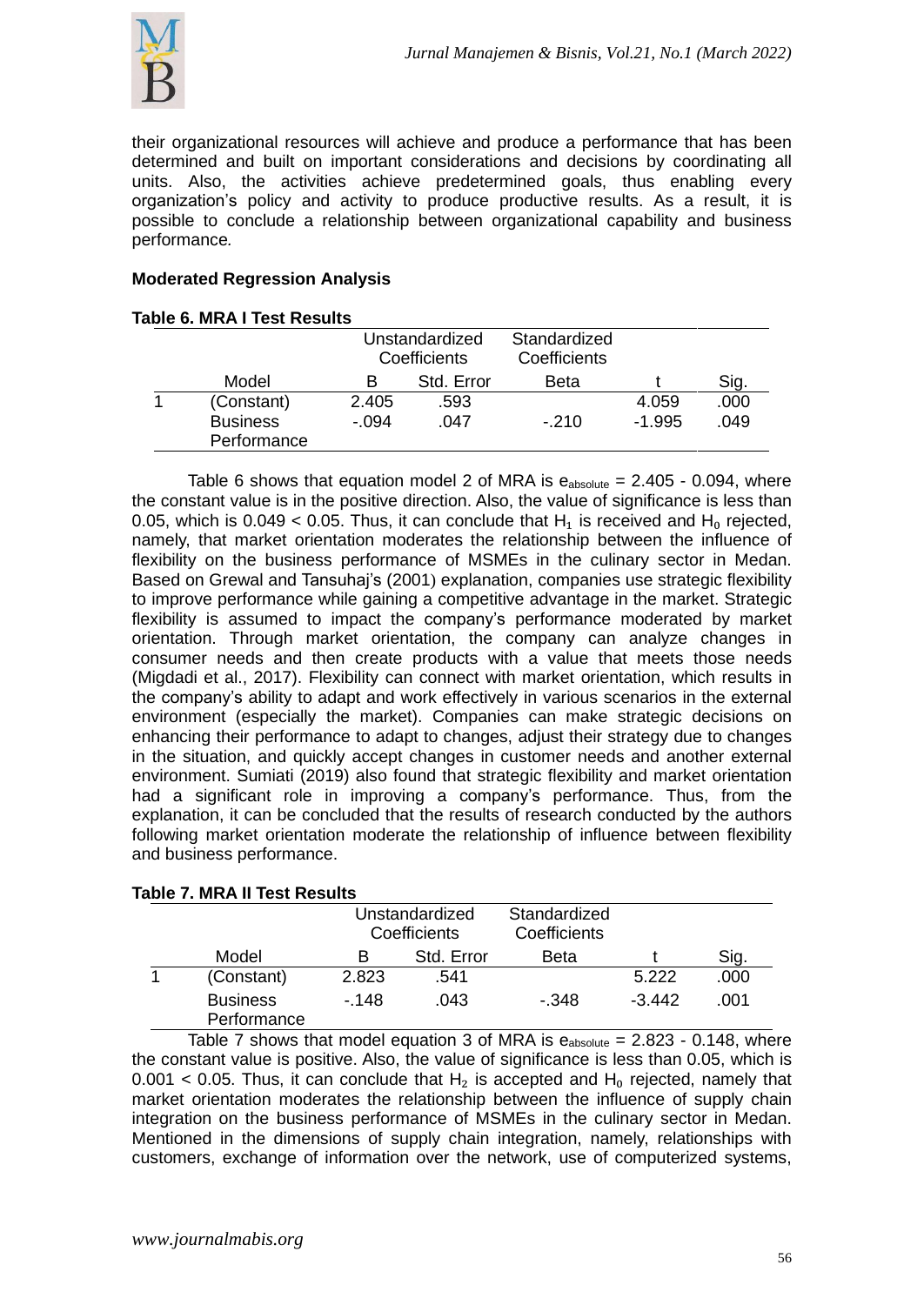

market information sharing, sharing of product availability information, order fulfillment management process, level of customer complaints, customer satisfaction evaluation (Yun et al., 2019). It is pretty clear from the dimensions that companies cannot ignore the potential benefits of supply chain integration. It can be associated with Muntaka et al.,'s (2017) research, which concluded that supply chain integration improves business performance, especially in the market. In addition, being oriented towards market changes is also very important (Ardiani et al., 2016). All these statements mean that supply chain integration is very influential in meeting consumer interest in the market. The more the company integrates with suppliers and consumers, the better its performance. The company also gains the trust and commitment of suppliers and customer loyalty. Moreover, the authors' research results following the market orientation moderate the relationship of influence between supply chain integration and business performance.

|                                |       | Unstandardized<br>Coefficients | Standardized<br>Coefficients |       |      |
|--------------------------------|-------|--------------------------------|------------------------------|-------|------|
| Model                          | в     | Std. Error                     | <b>Beta</b>                  |       | Sig. |
| (Constant)                     | 1.361 | .554                           |                              | 2.455 | .016 |
| <b>Business</b><br>Performance | - 040 | .044                           | - 098                        | - 916 | .362 |

# **Table 8. MRA III Test Results**

Table 8 shows that the model equation 4 MRA is  $e_{\text{absolute}} = 1.361$ -0.040, where the constant value is positive. Moreover, the value of significance is more significant than 0.05, which is  $0.362 > 0.05$ . Thus, it can conclude that H<sub>3</sub> reject and H<sub>0</sub> accepted that market orientation does not moderate the relationship between the influence of organization capability on the business performance of culinary sector MSMEs in Medan. A good company will implement good organization capability and will affect the improvement of its business performance. Winter (2003) revealed that important organizational capability build by the practices of top-level organizations used to coordinate productive organizational activities. The sample from this study does not require market orientation. It is because various efforts made to increase organizational capability. Because the organization is dealing with an ever-changing environment, one of the efforts made is the learning process as the main process. The learning process will give the company the ability to get the main resources. These resources arise as a result of organizational learning activities, and organizations must have the ability to manage them. Organization capability can enable companies to obtain relevant information more quickly and accurately, predict market trends and eliminate unpredictable operational routines (Pudjiarti & Putranti, 2020).

Because the culinary sector in Medan continues to arise in many forms with its management features daily, the power of culinary taste and customer service are two examples of organizational skills used in this study sample. Then, having chefs who can preserve the quality of taste while also passing on their expertise to other prospective chefs would provide human resources who understand the operating requirements of the needed forms. These two things can shape capabilities because they are directly related to the company's core value in consumers' view by owning and employing talents with competencies directly related to the quality of cuisine and consumer service that can maintain their business performance.

# **Conclusion**

The results showed that flexibility did not have a positive effect on business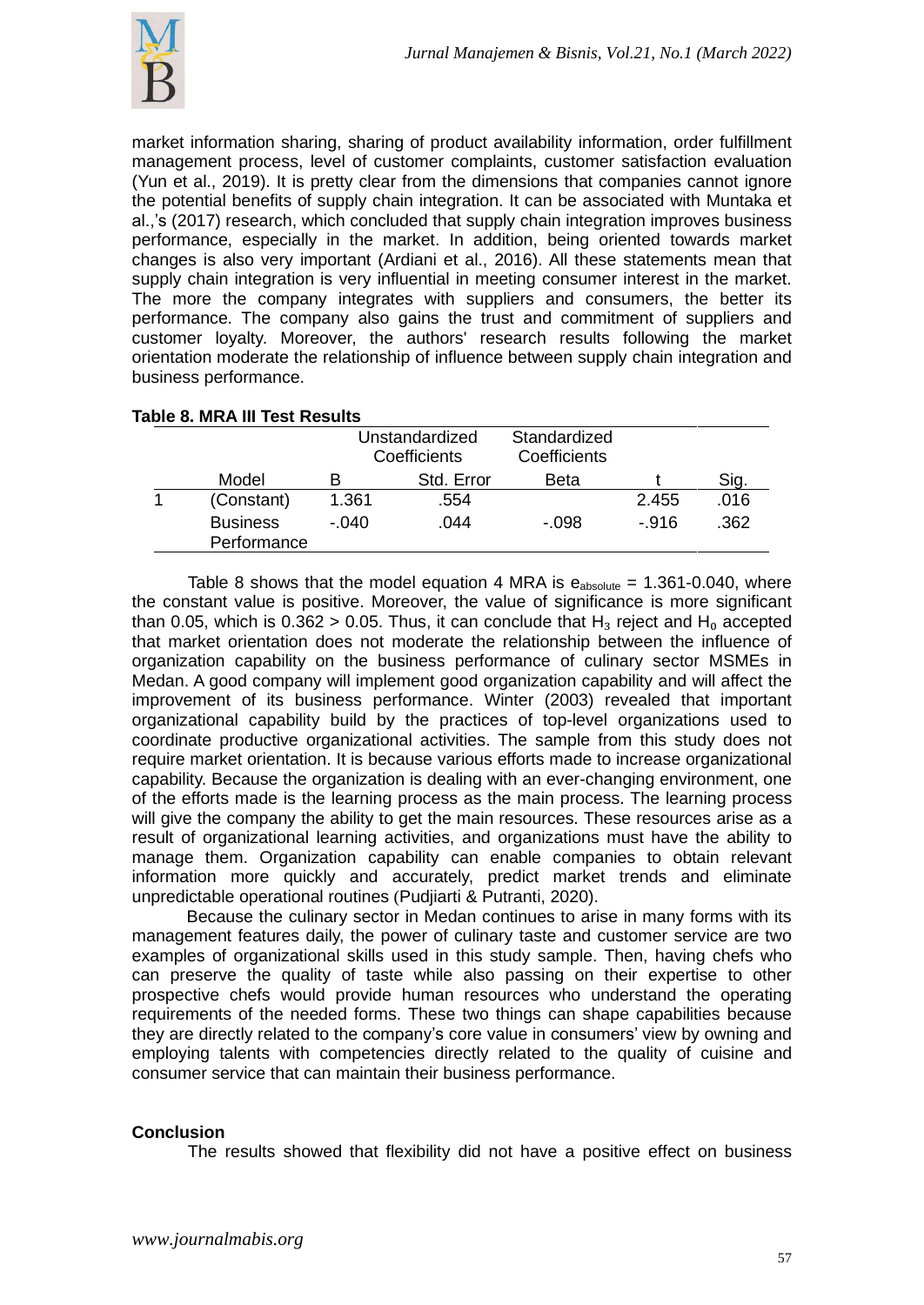

performance. However, supply chain integration and organization capability positively affect the business performance of MSMEs culinary sector in Medan city. Flexibility and supply chain integration positively affect business performance moderated by market orientation. At the same time, organization capability does not positively affect business performance moderated by market orientation in the culinary sector MSMEs in Medan.

Further researchers expect to add other independent variables to measure business performance, such as e-commerce adoption that can focus on using digital technology using e-commerce. In today's industrial era, digital and physical change is inevitable, as are MSMEs. The majority of MSMEs in Medan or other cities in Indonesia have not fully used digital technology as a marketing strategy for expanding their market share. There must be a program that direct at strengthening from the technology side. This research can also be done with different research methods and also with other objects.

As for the limitations experienced and can be a factor that can considering for future researchers, namely the number of respondents who are only 88 MSMEs, of course still less to describe the actual situation and it is expected for further research to reach the object more than 100 MSMEs.

#### **References**

- Abbas, D. (2018). Pengaruh Modal Usaha, Orientasi Pasar, dan Orientasi Kewirausahaan terhadap Kinerja UKM Kota Makassar. *Jurnal Manajemen, Ide, Inspirasi (MINDS)*, *5*(1), 95–111.
- Ardiani, W., Miraza, Z., & Manajemen STIE Harapan Medan, P. (2016). Pengaruh Karakteristik Kewirausahaan dan Orientasi Pasar terhadap Keunggulan Bersaing dan Kinerja. In *J. Informatika AMIK-LB, 4*(1), 31–42.
- Barney, J. (1991). Firm Resources and Sustained Competitive Advantage. *Journal of Management, 17*(1), 99–120.
- Brozovic, D. (2018). Strategic Flexibility: A Review of the Literature. *International Journal of Management Reviews*, *20*(1), 3–31.
- Chahal, H., Gupta, M., Bhan, N., & Cheng, T. C. E. (2020). Operations management research grounded in the resource-based view: A meta-analysis. In *International Journal of Production Economics*, *230*, 1–16.
- Dinas Koperasi dan UMKM. (2019). Retrieved 25<sup>th</sup> March, 2021 from https://diskopumkm.pemkomedan.go.id/
- Fitrianto, A. Y., Sudaryanto, B., & Manajemen, J. (2016). "Pengaruh Supply Chain Management terhadap Kinerja Operasional Outlet" (Studi pada Counter Handphone yang terdaftar di PT. Multikom Indonesia Cabang Semarang). *Diponegoro Journal of Management*, *5*(2), 1–11.
- Grewal, R., & Tansuhaj, P. (2001). Organizational Capabilities for Managing Economic Crisis: The Role of Market Orientation and Strategic Flexibility. In *Journal of Marketing*, *65*, 67–80.
- He, Y., Keung Lai, K., Sun, H., & Chen, Y. (2014). The impact of supplier integration on customer integration and new product performance: The mediating role of manufacturing flexibility under trust theory. *International Journal of Production Economics*, *147*, 260–270.
- Hendrawan, A., & Wijaya, A. (2020). Pengaruh Dimensi Orientasi Kewirausahaan dan Jaringan Usaha terhadap Kinerja Usaha UKM di Jakarta Barat. *Jurnal Manajerial dan Kewirausahaan, 2*(3), 577–586.
- Herlambang, G., & Mawardi, K. (2017). Pengaruh Orientasi Pasar dan Inovasi Produk terhadap Kinerja UKM (Studi pada Sentra UKM Meubel di RW 01 dan RW 02, Kelurahan Tunjungsekar, Kecamatan Lowokwaru, Kota Malang). *Jurnal Administrasi Bisnis (JAB), 49*(2), 56–62.

Leonard-Barton, D. (1992). Core Capabilities and Core Rigidities: A Paradox in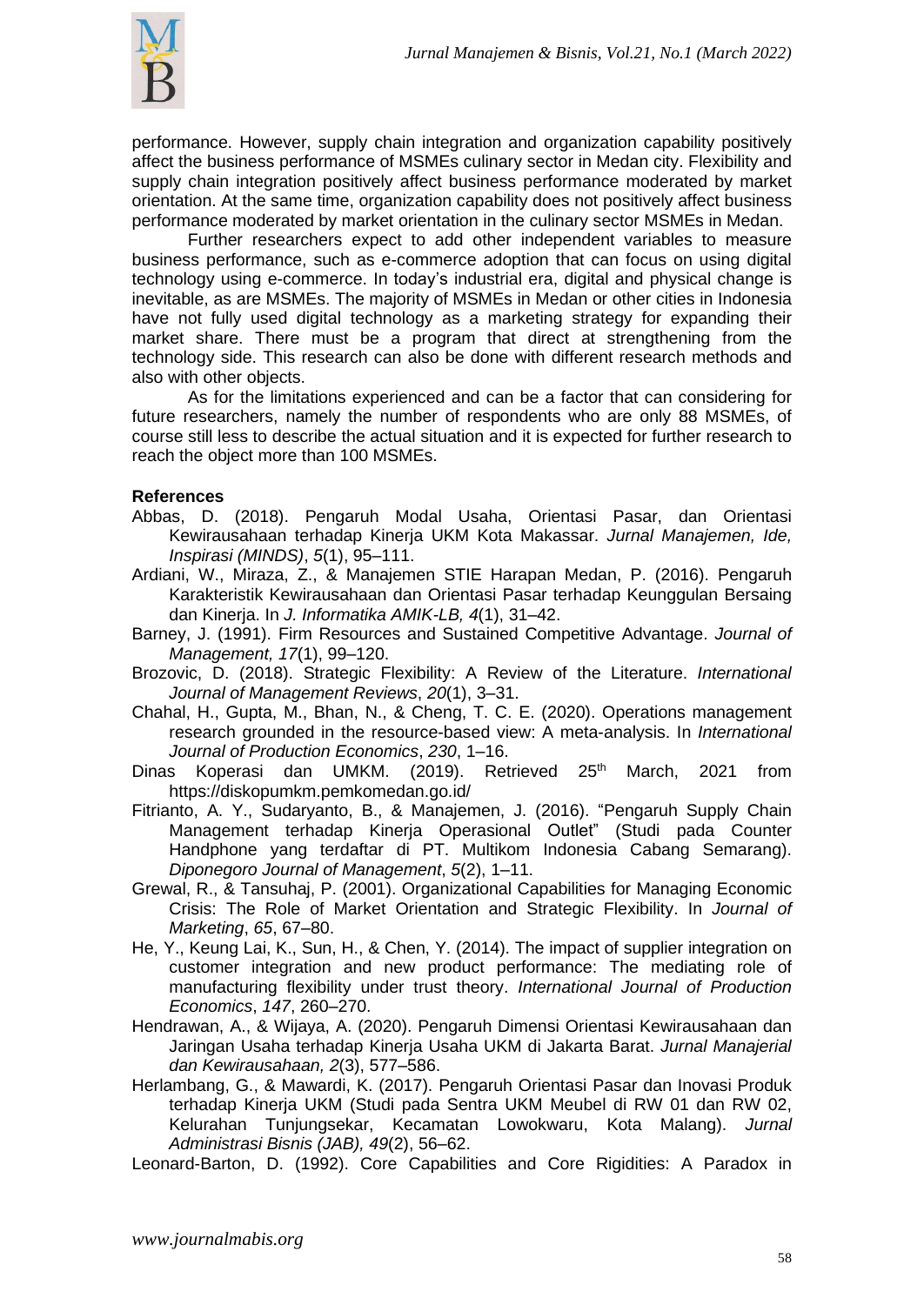

Managing New Product Development. In *Management Journal*, *13*, 111–125.

- Liu, H., Hou, J., Yang, P., & Ding, X. (2011). Entrepreneurial orientation, organizational capability, and competitive advantage in emerging economies: Evidence from China. *African Journal of Business Management*, *5*(10), 3891–3901.
- Mardiyono, A. (2015). Pengaruh Orientasi Pasar dan Pembelajaran Organisasi terhadap Keunggulan Bersaing dalam Meningkatkan Kinerja Pemasaran (Tinjauan Teoritis). *Serat Acitya Jurnal Ilmiah, 4*(1), 45–58.
- Migdadi, M. M., Zaid, M. K. A., Yousif, M., Almestarihi, R., & Al-Hyari, K. (2017). An Empirical Examination of Knowledge Management Processes and Market Orientation, Innovation Capability, and Organisational Performance: Insights from Jordan. *Journal of Information and Knowledge Management*, *16*(1), 1–32.
- Miraza, Z., Lyza, T., Ch, T., & Imelda, S. (2020). Resources Based Mapping out on the Capability of Micro Small Medium Enterprises (MSMES) to Leverage the Industrial Products. *International Journal of Advanced Science and Technology*, *29*(7), 13295–13305.
- Muntaka, A. S., Haruna, A., & Kofi Mensah, H. (2017). Supply Chain Integration and Flexibility and Its Impact on Business Performance. *International Journal of Business and Management*, *12*(4), 130–143.
- Nasyira, M. N., Othman, M., & Ghazali, \*. (2014). Predictors of intention to stay for employees of casual dining restaurant in Klang Valley area. In *International Food Research Journal*, *21*(3), 863–871.
- Pudjiarti, E. S., & Putranti, H. R. D. (2020). Integrasi Fleksibilitas Strategis dan Kapabilitas Pembelajaran Organisasi sebagai Second-order Factor terhadap Kinerja Inovasi dan Perusahaan. *Jurnal Maksipreneur: Manajemen, Koperasi, Dan Entrepreneurship*, *10*(1), 73–88.
- Sarwoto. (2015). Pengaruh Fleksibilitas Manufaktur pada Kinerja (Studi Komparasi pada Perusahaan Batik dan Mebel di Surakarta). *Jurnal Bisnis dan Manajemen, 15*(2), 1–12.
- Shimizu, K., & Hitt, M. A. (2004). Strategic flexibility: Organizational preparedness to reverse ineffective strategic decisions. *Academy of Management Executive, 18*(4), 44–59.
- Storer, M., Hyland, P., Ferrer, M., Santa, R., & Griffiths, A. (2014). Strategic supply chain management factors influencing agribusiness innovation utilization. *International Journal of Logistics Management*, *25*(3), 487–521.
- Sugiyarti, G. (2016). Analisis Kinerja Pemasaran Usaha Kecil Menengah Batik di Provinsi Jawa Tengah*. Unisbank Semarang*, 643–650.
- Sumiati. (2019). Peran Fleksibilitas Strategi dan Orientasi Pasar pada Kinerja Usaha Kecil Menengah Sektor Industri Pengolahan Kota Malang. *Jurnal Manajemen Teori dan Terapan, 12*(2), 278–293.
- Supeno, H., Sudharma, M., Aisjah, S., & Laksmana, A. (2015). The Effects of Intellectual Capital, Strategic Flexibility, and Corporate Culture on Company Performance: A Study on Small and Micro-Scaled Enterprises (SMEs) in Gerbangkertosusila Region. East Java*. International Business and Management*, *11*(1), 1–12.

Tjiptono, F., & Gregorius, C. (2012). *Pemasaran Strategik*. Yogyakarta: ANDI.

- Undang-Undang Nomor 20 Tahun 2008 Tentang Usaha Mikro, Kecil, dan Menengah (UMKM).
- Wernerfelt, B. (1995). The Resource-Based View of the Firm: Ten Years After. In *Strategic Management Journal*, *16*(3), 171–174.
- Winter, S. G. (2003). Understanding dynamic capabilities. *Strategic Management Journal*, *24*(10 SPEC ISS.), 991–995.
- Yun, Y., Kurniawan, A., Manajemen, J., Ekonomi, F., Bisnis, D., Jenderal, U., & Yani, A. (2019). Pengaruh Integrasi Rantai Pasokan Terhadap Keunggulan Bersaing